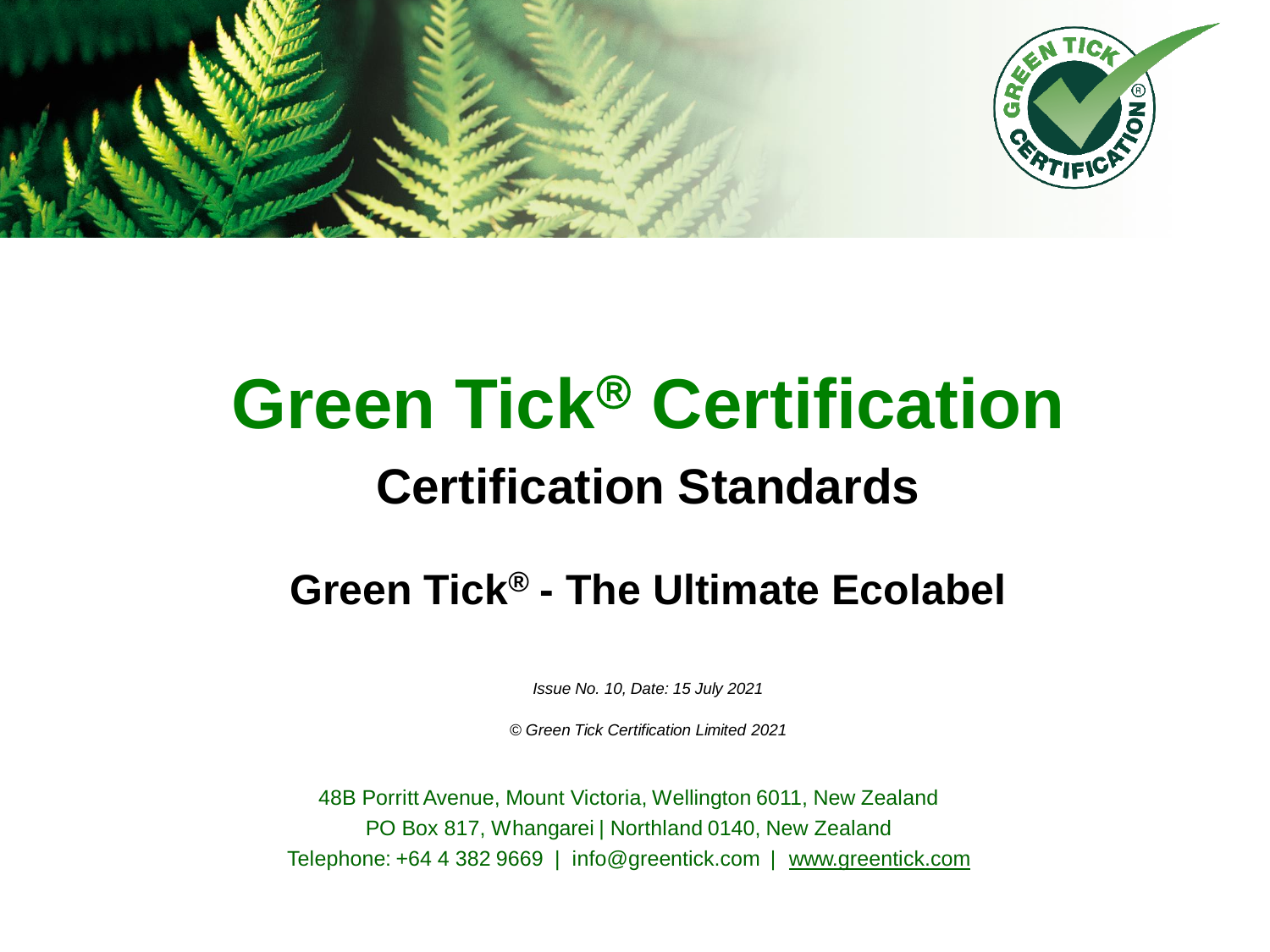

# **Green Tick® - Definition of Sustainability**

**SUSTAINABILITY means that, as a minimum, operations under the Applicant's direct control occur in a way that does not lead to permanent degradation of the environment, including people.**

This concept of sustainability includes the consideration of permanent, irreversible effects; the cumulative effects of different elements working together over space and time; severe temporary effects; and the full life cycle of a product down the supply chain.

It should be noted here that the Standards are used to measure the sustainability performance of the organisation, site or product in terms of outcomes of operations; and the ISO Standards are used as a guide for the assessment of management systems at the organisation and site, and as they pertain to products.

The Certification Methodology is aimed at making an independent sustainability assessment of an organisation, site or product. It does not constitute an audit or certification of management systems in respect of ISO 9001 (quality), ISO 14001 (environment), or ISO 45001 (health and safety). Nor is it a product performance test.

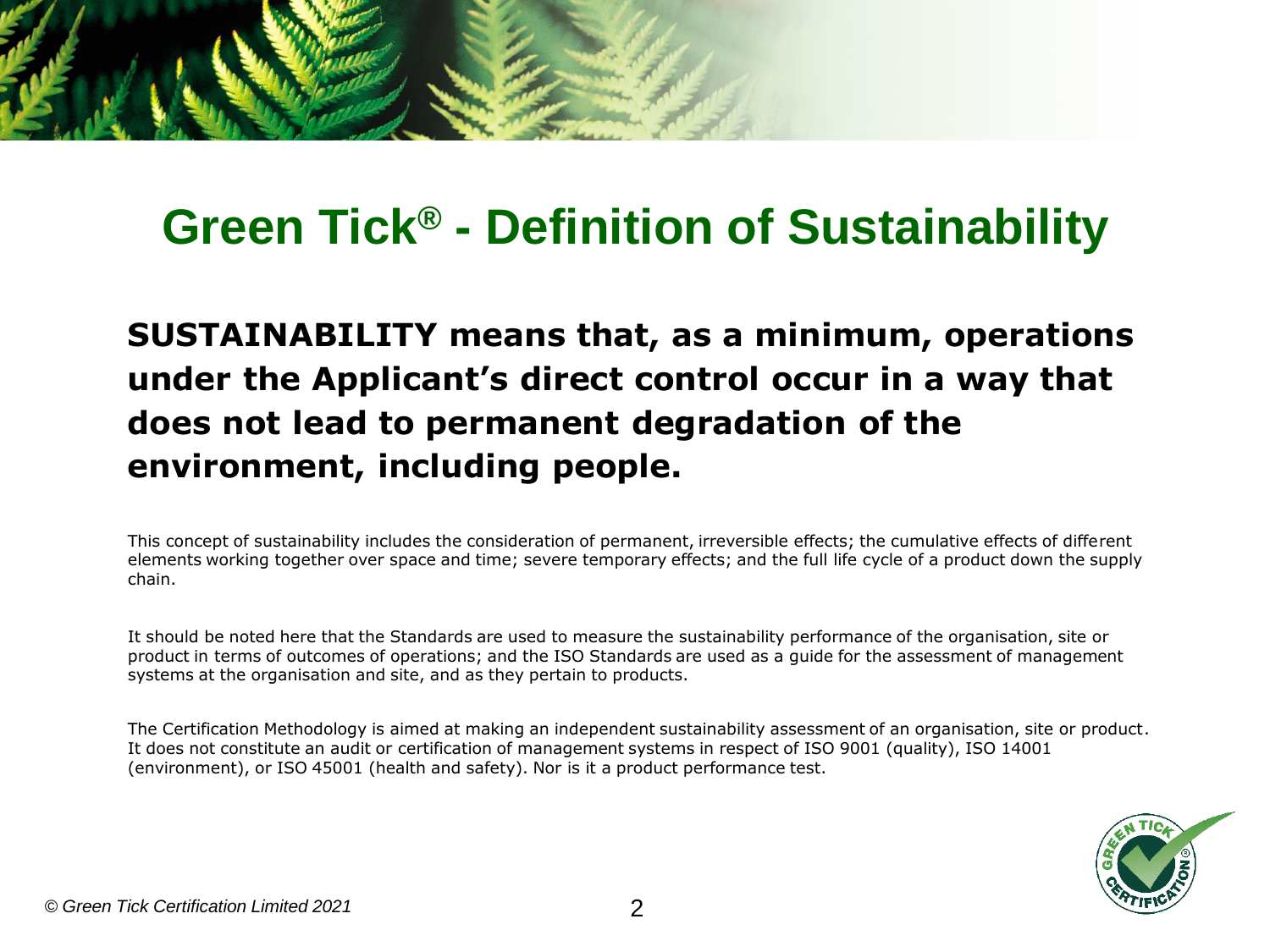

# **Green Tick<sup>®</sup> Ecolabels**

**- certification options -**



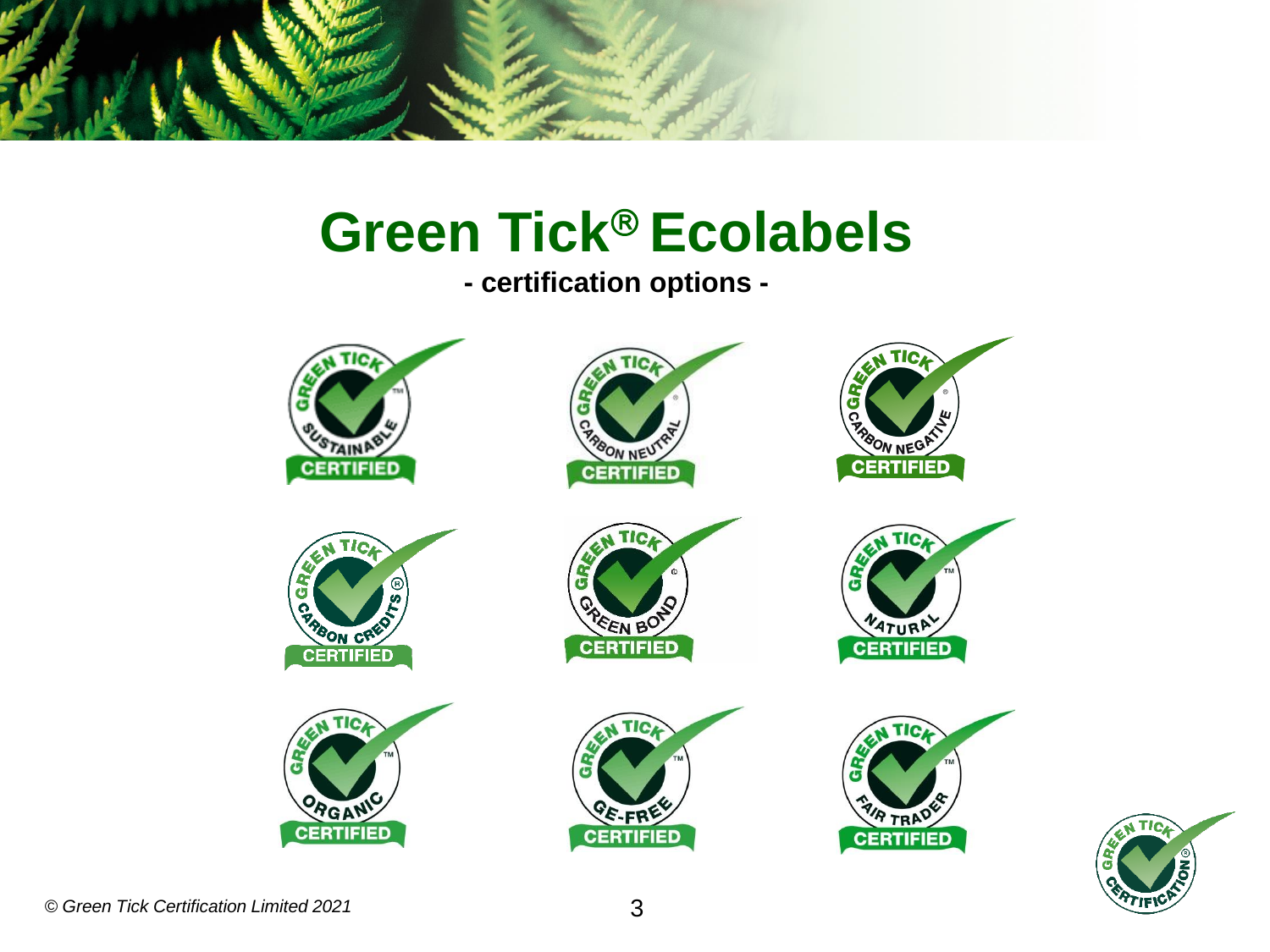



#### **1. SAFETY**

#### **1.1 Accident Record**

▪No major harm (2 days or more in hospital) accidents, incidents, injuries recorded in past 12 months.

#### **1.2 Staff Health and Safety**

▪No continuing or unsatisfactorily addressed staff complaints about working conditions in past 12 months.

#### **1.3 Supplier Health and Safety**

▪No continuing or unsatisfactorily addressed supplier issues with on-site working conditions in past 12 months.

#### **1.4 Customer Health and Safety**

▪No continuing or unsatisfactorily addressed customer complaints about health or safety issues (including product quality) in past 12 months.

#### **1.5 Safety Management System**

▪Occupational Safety and Health regulation-compliant health and safety management system in place.

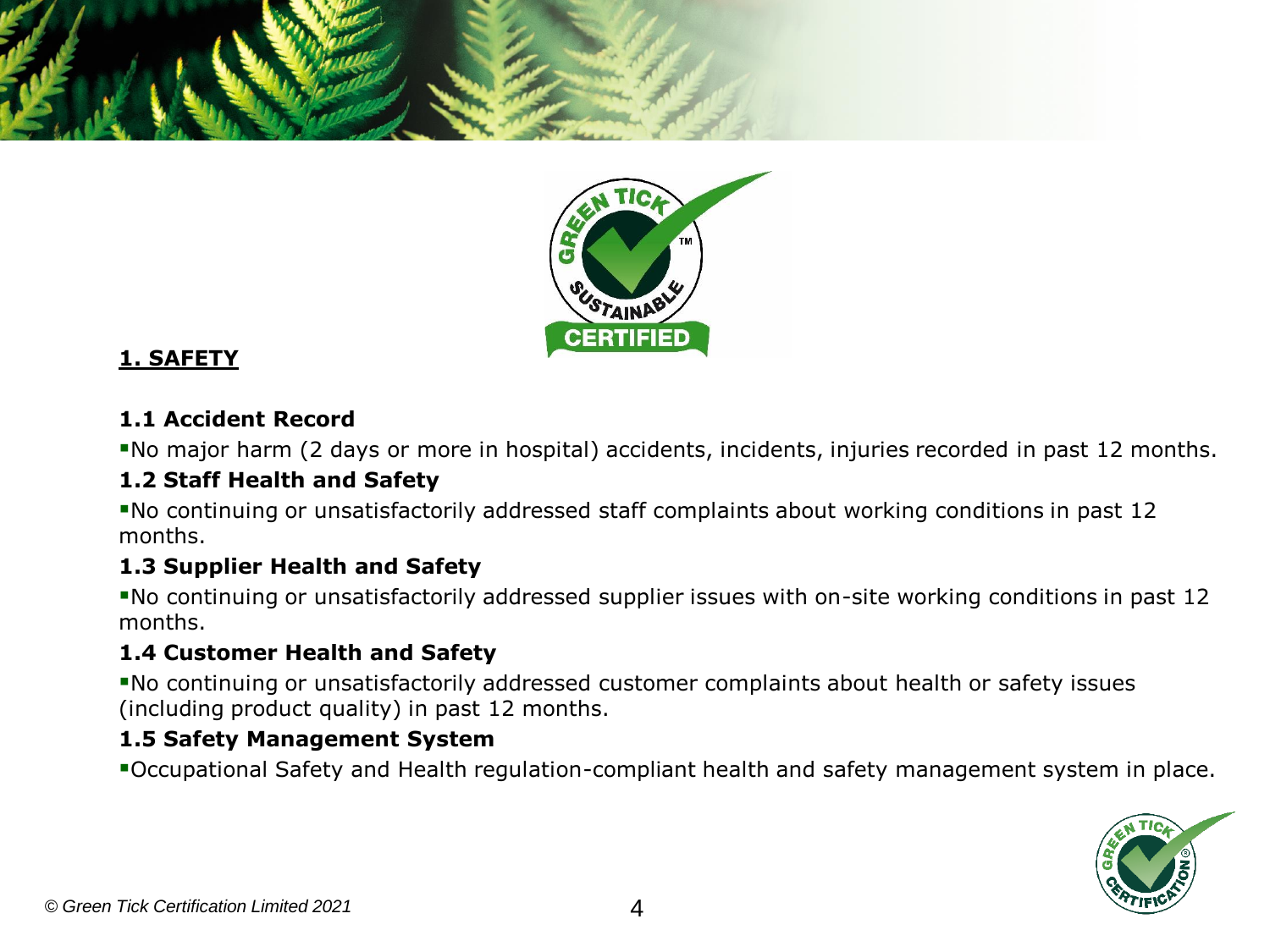



### **1. SAFETY continued…**

#### **1.6 Minimising Risk**

**Annual reviews of potential risk areas and mitigation taken.** 

### **1.7 Safety Performance Record**

**.** Less than five minor non-conformances per 100 workers to H&S management system reported in past 12 months.

## **1.8 Safety Legal Compliance**

i) 100% compliance with all legal requirements;

ii) No successful enforcement actions by government health and safety agencies in past 12 months.

# **2. SUSTAINABILITY**

### **2.1 Product Origin**

**All product content identified by country of origin.** 

## **2.2 Product Quality**

▪Product meets all quality standards of industry or government authority.

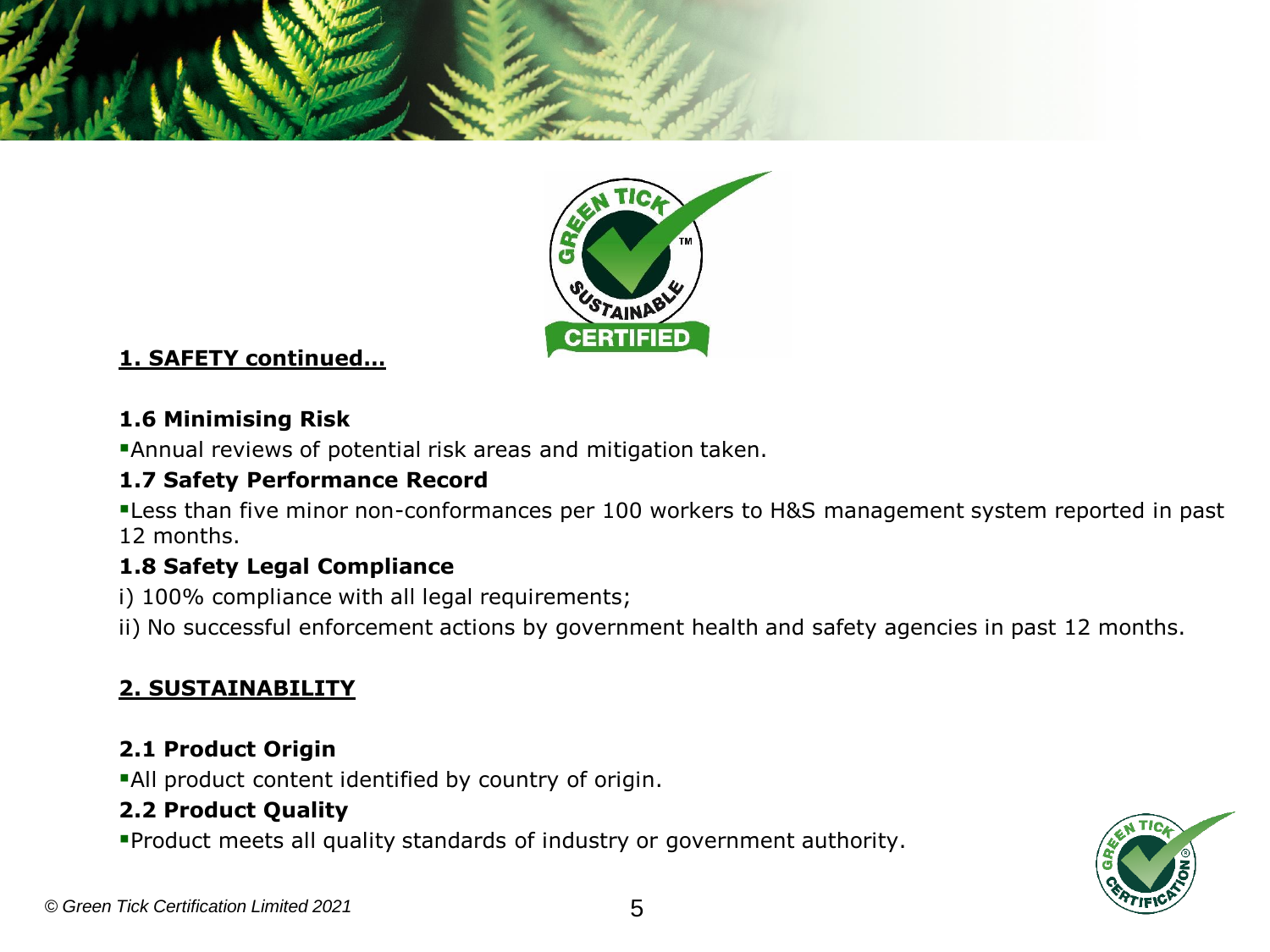



### **2. SUSTAINABILITY continued…**

### **2.3 Product Labeling**

**ELabelling meets required legal standards.** 

#### **2.4 Resource Use**

i) Programme in place to maximise resource use efficiency with defined performance targets;

- ii) Resources used at lowest practical for site/s with current technology per sales unit;
- iii) Programme in place to identify and use recycled materials where appropriate;
- iv) Where resource use is extractive, relevant industry or government sustainability standards met.

### **2.5 Chemical Use**

▪Chemical residues comply with industry or government standard.

### **2.6 Energy Use**

- i) Programme in place to minimise energy use with defined performance targets;
- ii) Energy resources used at lowest practical for site/s with current technology per sales unit.

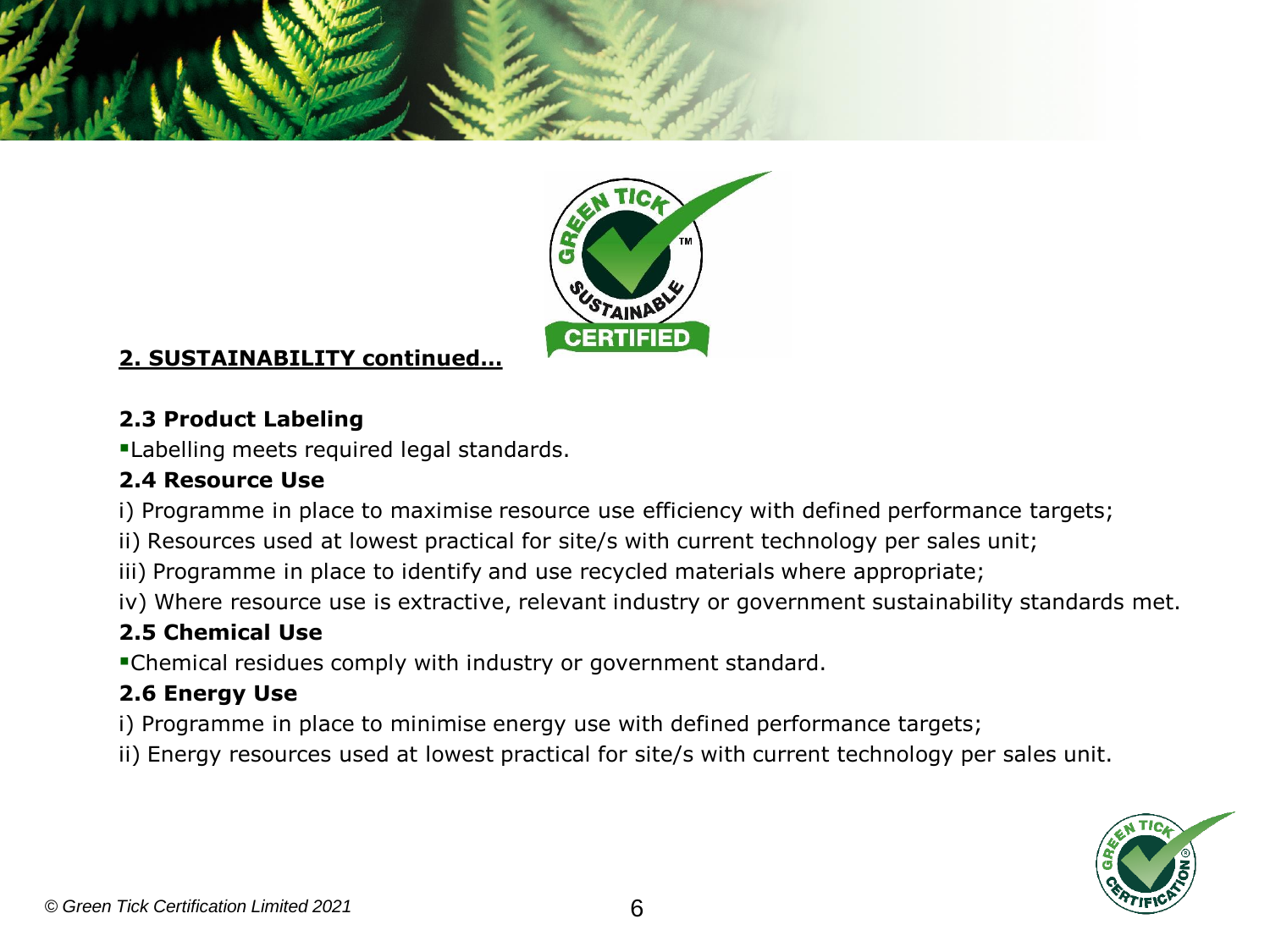



### **2. SUSTAINABILITY continued…**

#### **2.7 Nuisance Effects**

▪No continuing or unsatisfactorily addressed complaints from neighbours about nuisances in past 12 months.

#### **2.8 Contaminant Discharges**

- i) Programme in place to minimise contaminant discharges with defined performance targets;
- ii) Contaminant discharges at lowest practical for site/s with current technology per sales unit.

#### **2.9 Waste Management**

- i) Waste minimization and recycling programme in place with defined performance targets;
- ii) Wastes reduced, re-used, recycled, or properly disposed of to authorised facilities.

## **2.10 Environmental Management System**

▪Environmental management programme in place with defined performance targets consistent with industry or government standards.

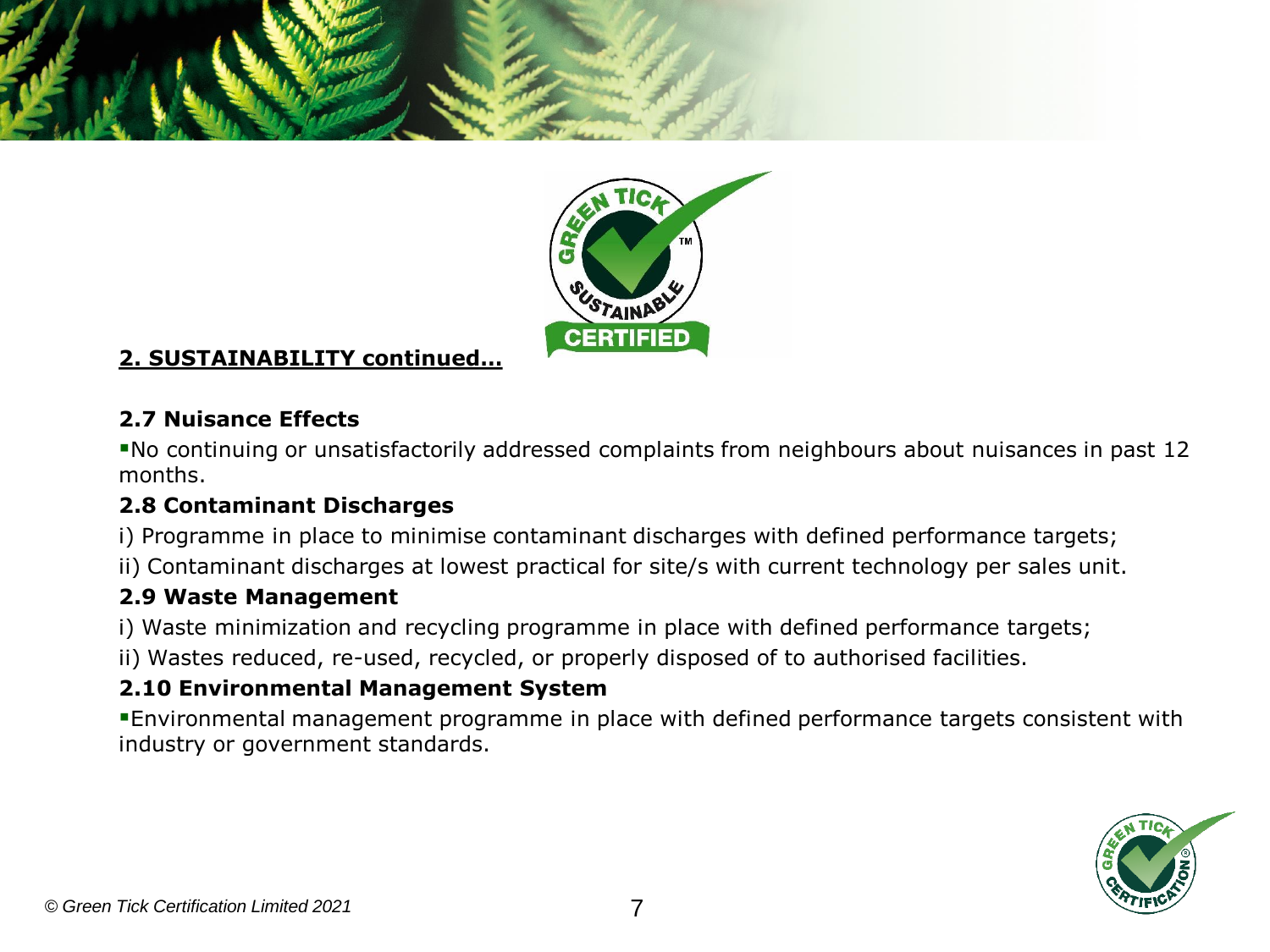



#### **2. SUSTAINABILITY continued…**

#### **2.11 Environmental Management Performance**

**ELESS than five minor non-conformances per 100 workers with Environmental Management System** reported in past 12 months.

#### **2.12 Legal Compliance**

- i) 100% legal compliance with any environmental consents and applicable plan rules;
- ii) No successful enforcement actions by government environmental agencies in past 12 months.

- 1. 12 months' evidence of compliance required.
- 2. Special process for businesses that are less than a year old.
- 3. [Contact us](mailto:info@greentick.com?subject=Green%20Tick%20Inquiry) for more information.

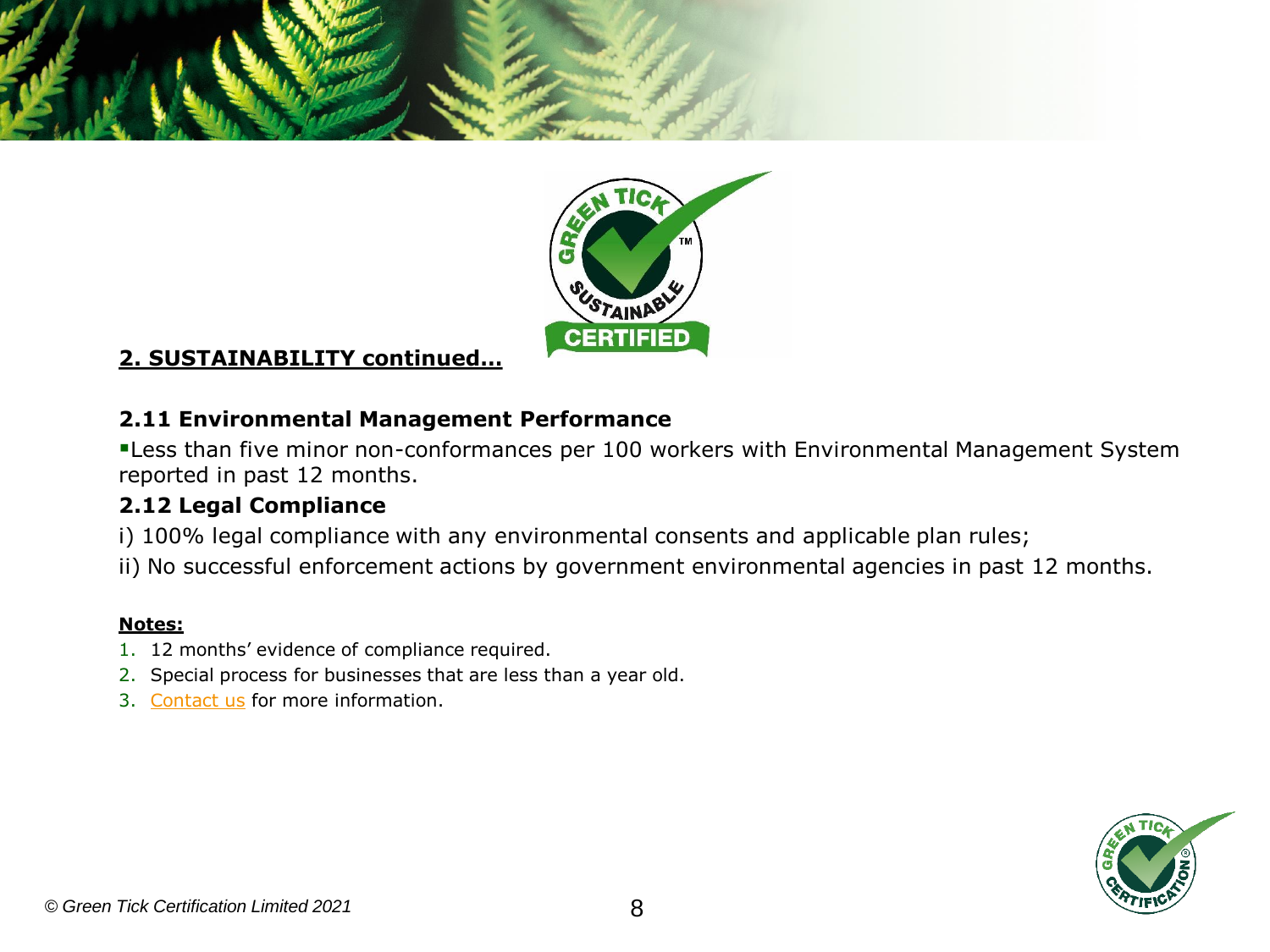



(b) Be carbon neutral over the whole life cycle according to ISO 14064:2006 for organisations or ISO 14064- 2: 2019 for projects or PAS 2050 for products; or,

(c) The applicant holds sufficient verified carbon credits to achieve carbon neutral status for the organisation or product over its whole life cycle.

- 1. 12 months' evidence of compliance required.
- 2. Special process for businesses that are less than a year old.
- 3. [Contact us](mailto:info@greentick.com?subject=Green%20Tick%20Inquiry) for more information.

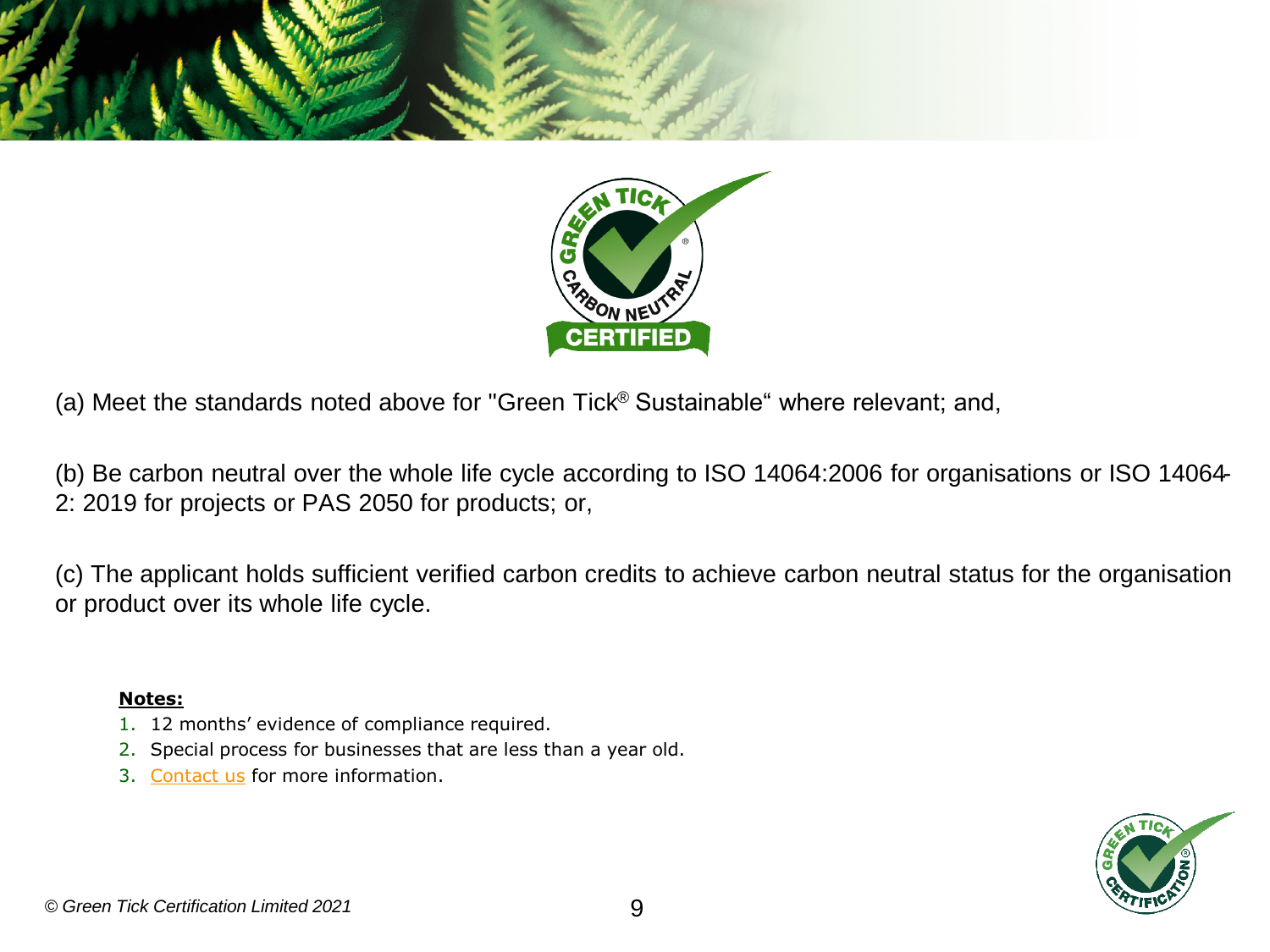



(b) Be carbon negative over the whole life cycle according to ISO 14064:2006 for organisations or ISO 14064-2:2019 for projects or PAS 2050 for products; or,

(c) The applicant holds sufficient verified carbon credits to achieve carbon negative status for the organisation or project or product over its whole life cycle.

- 1. Under (a), applicable standards for Certified Carbon Credits are Standards 2.1, 2.2, 2.3, and 2.12.
- 2. 12 months' evidence of compliance required.
- 3. Special process for businesses that are less than a year old.
- 4. [Contact us](mailto:info@greentick.com?subject=Green%20Tick%20Inquiry) for more information.

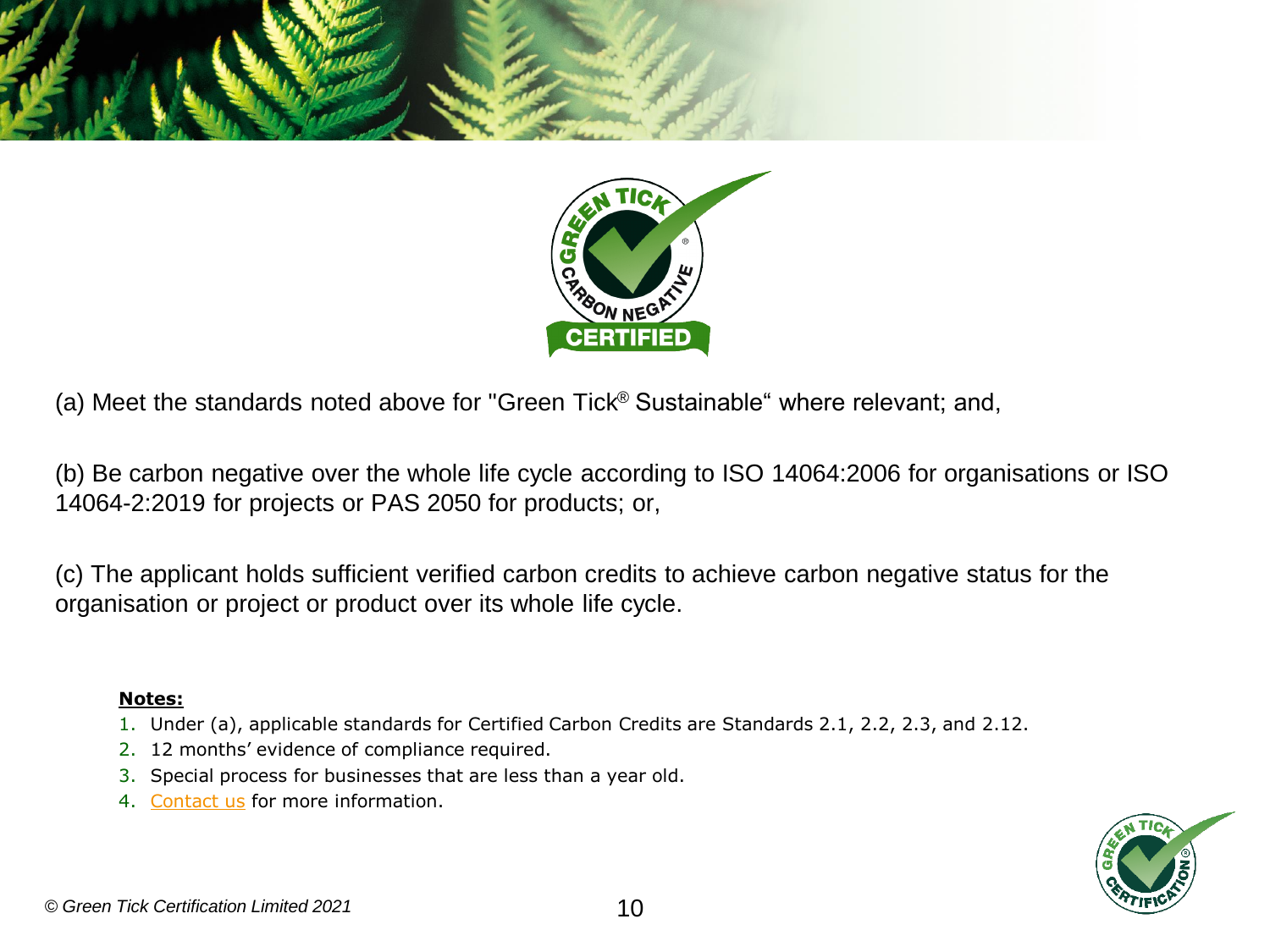



(a) Must be a Government issued statutory carbon credit, or;

(b) Must be a voluntary carbon credit issued according to ISO 14064-2: 2019 for projects or an equivalent scientifically verifiable standard which includes the elements of additionality and materiality; and,

(c) Whether a statutory or voluntary carbon credit, meets Standards 2.1, 2.2, 2.3 and 2.12 of the "Green Tick® Sustainable Standard" where relevant.

- 1. 12 months' evidence of compliance required.
- 2. Special process for businesses that are less than a year old.
- 3. [Contact us](mailto:info@greentick.com?subject=Green%20Tick%20Inquiry) for more information.

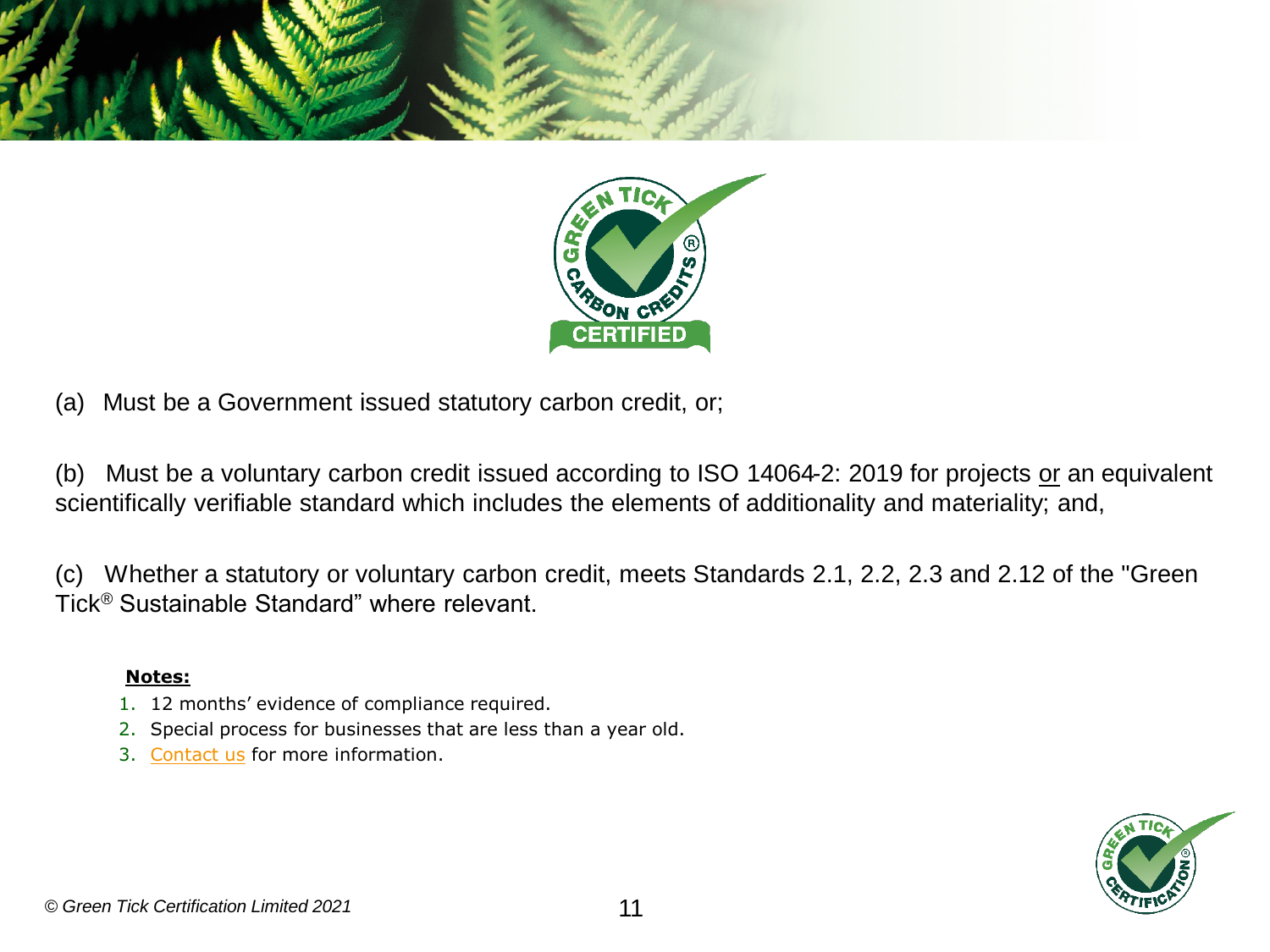



(b) Be independently tested and confirmed as containing only natural content or substances by a Testing Authority.

- 1. 12 months' evidence of compliance required.
- 2. Special process for businesses that are less than a year old.
- 3. [Contact us](mailto:info@greentick.com?subject=Green%20Tick%20Inquiry) for more information.

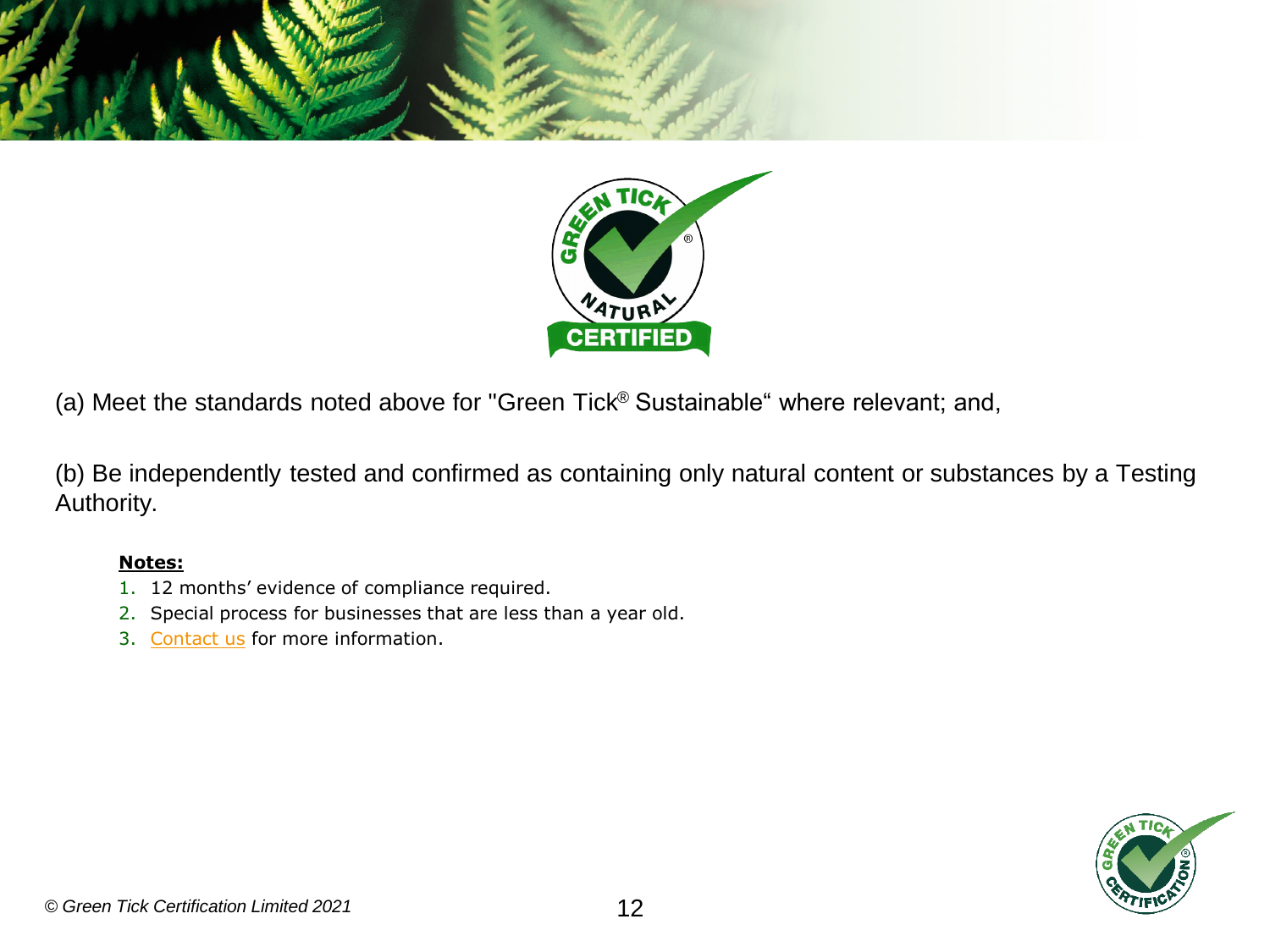



(b) Hold a current organic certification from a Testing Authority approved by the International Federation of Organic Agriculture Movements [\(IFOAM\)](http://www.ifoam.org/)<sup>®</sup>.

- 1. 12 months' evidence of compliance required.
- 2. Special process for businesses that are less than a year old.
- 3. [Contact us](mailto:info@greentick.com?subject=Green%20Tick%20Inquiry) for more information.

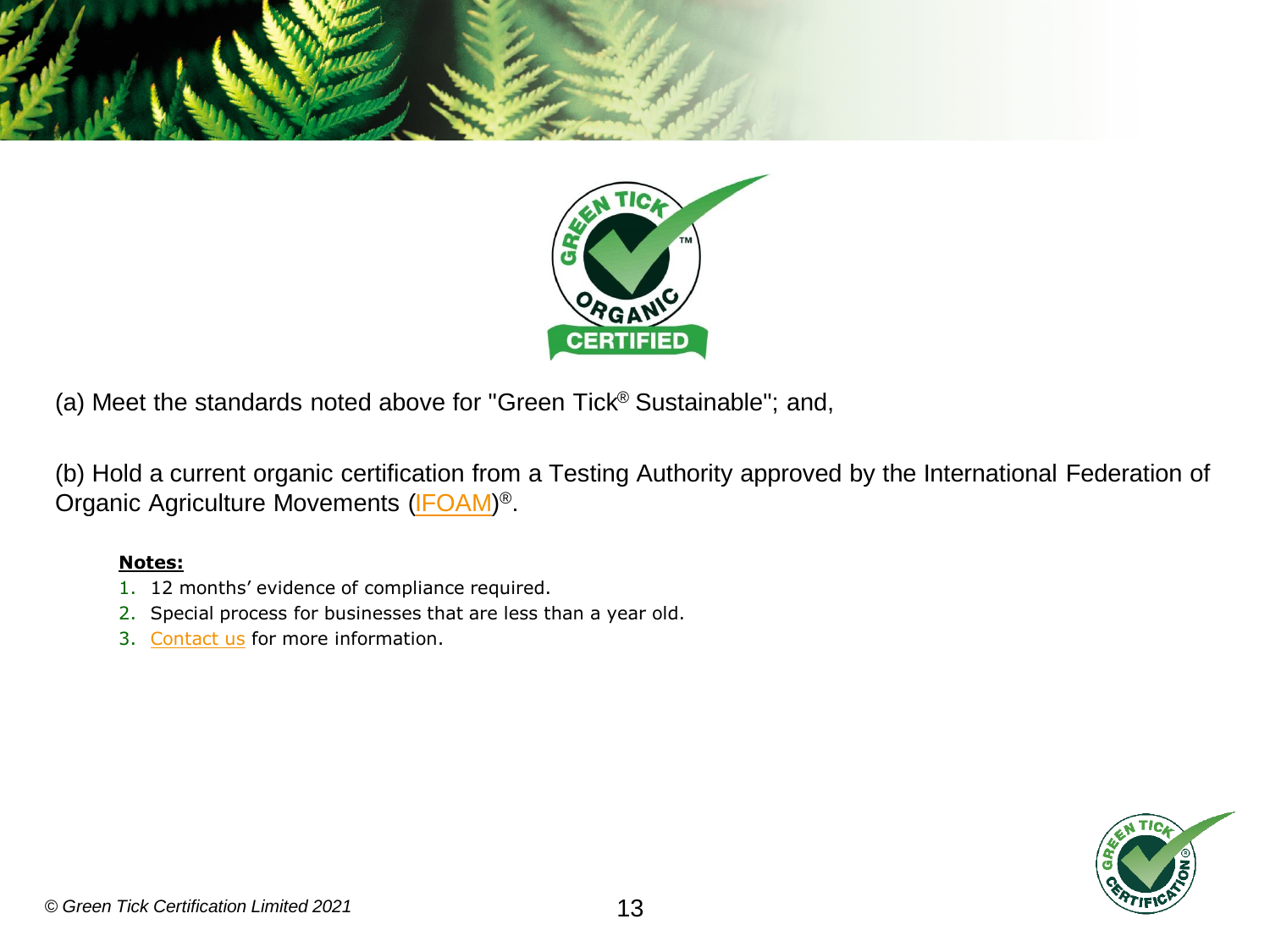



(b) Be independently tested and confirmed as containing no genetically-engineered content or substances by a Testing Authority.

- 1. 12 months' evidence of compliance required.
- 2. Special process for businesses that are less than a year old.
- 3. [Contact us](mailto:info@greentick.com?subject=Green%20Tick%20Inquiry) for more information.

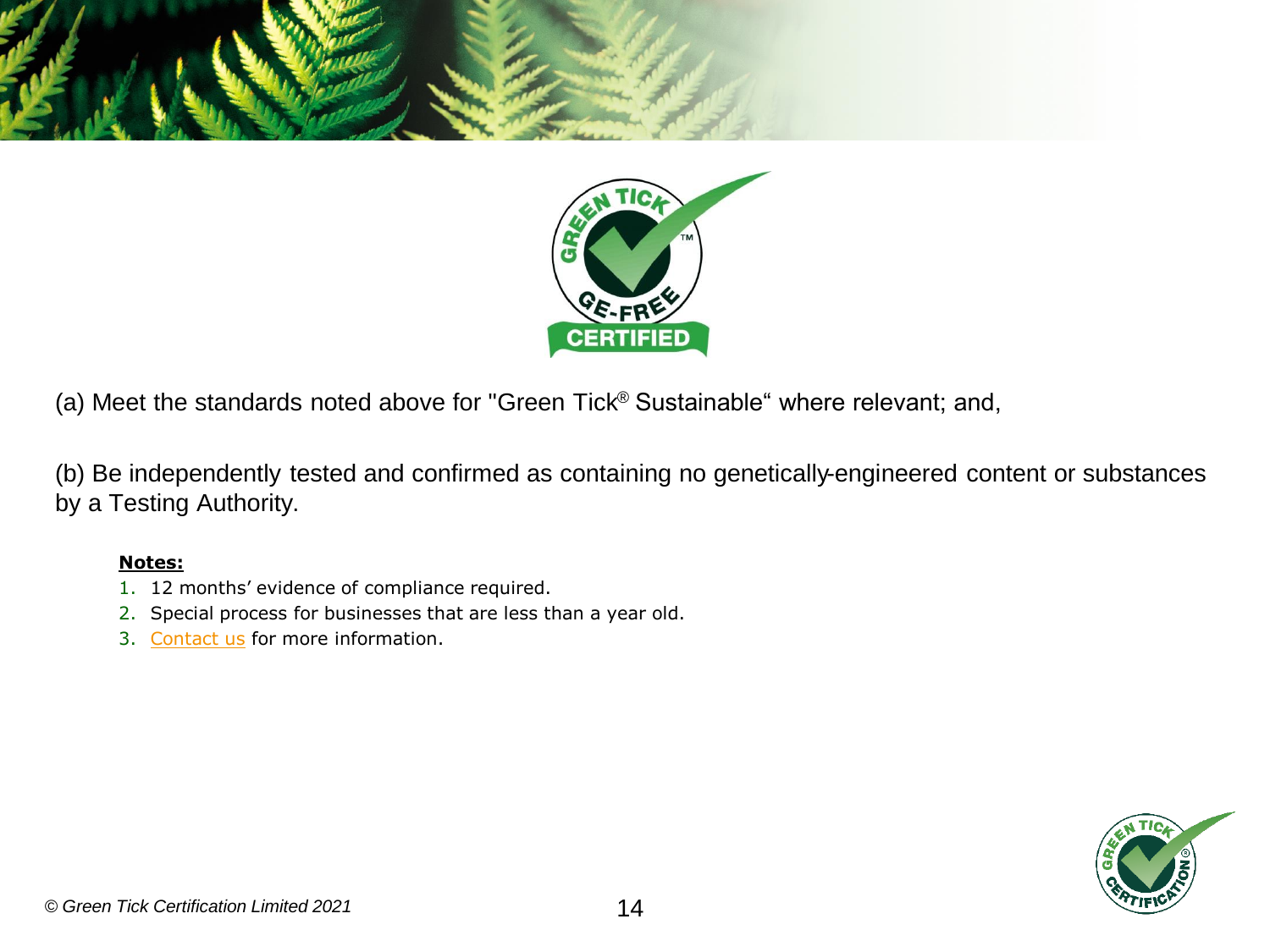



(b) Be produced according to fair trade practices as defined by United Nations conventions. These include assisting third world producers to reach first world markets, payment of fair prices for products and labour, protection of workers, (particularly women and children) from exploitation, and assisting disadvantaged producers to build business management skills.

- 1. 12 months' evidence of compliance required.
- 2. Special process for businesses that are less than a year old.
- 3. [Contact us](mailto:info@greentick.com?subject=Green%20Tick%20Inquiry) for more information.

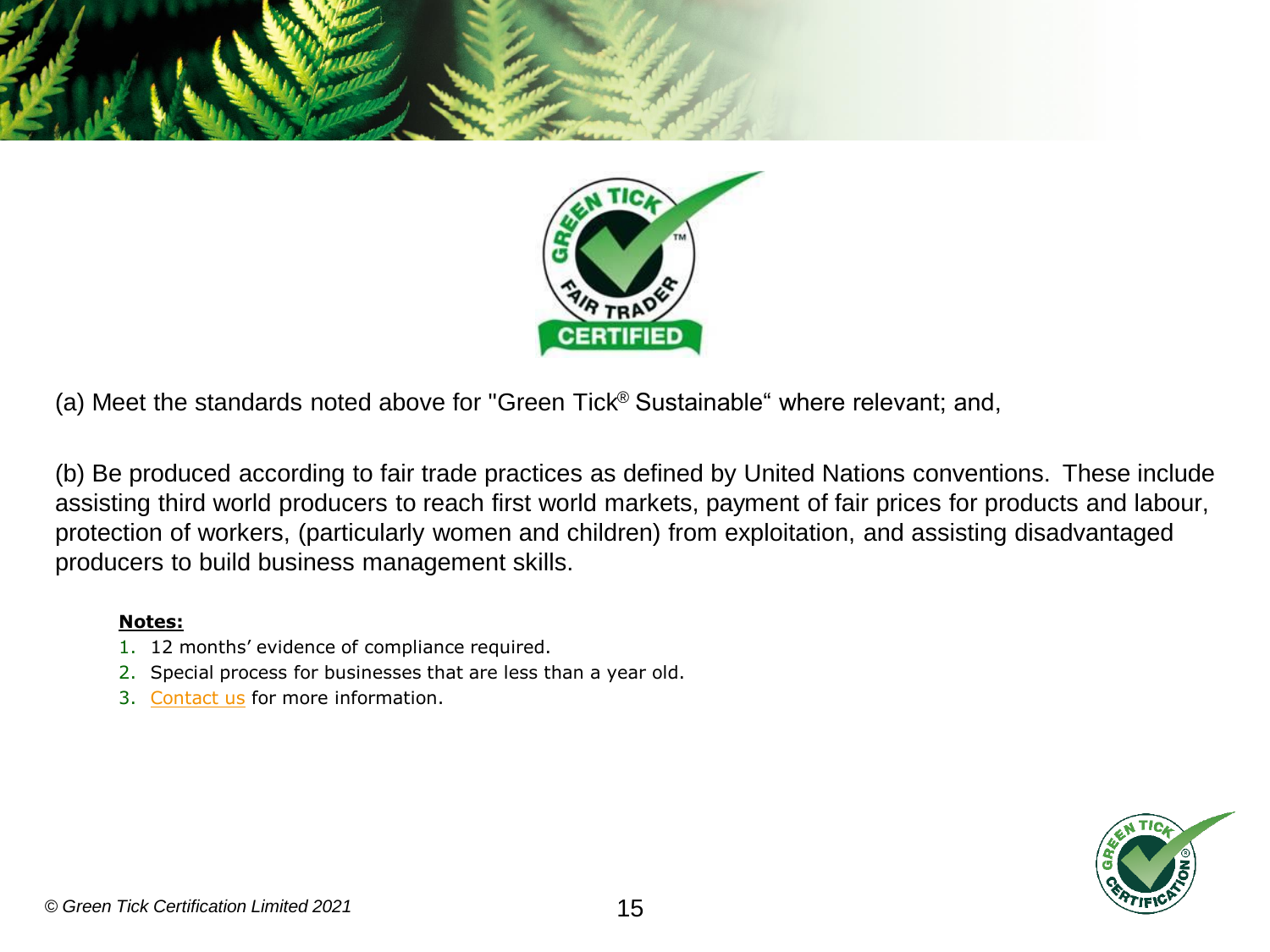



(a) Meet the standards noted above for "Green Tick® Sustainable" where relevant (see next page Green Bonds - Definition of Sustainability); and,

(b) Be produced according to Green Bond Principles or other reputable performance standards, as appropriate, or as prescribed by sovereign governments in the country where the project is financed, whichever is the higher standard; or where such standards are lacking or deemed inadequate by the Green Tick Certification Board, performance standards shall default to those prescribed by the New Zealand Government from time to time.

- 1. Our "Green Bond" definition includes all "green finance instruments" promoted as such.
- 2. 12 months' evidence of compliance required.
- 3. Special process for enterprises that are less than a year old.
- 4. [Contact us](mailto:info@greentick.com?subject=Green%20Tick%20Inquiry) for more information.

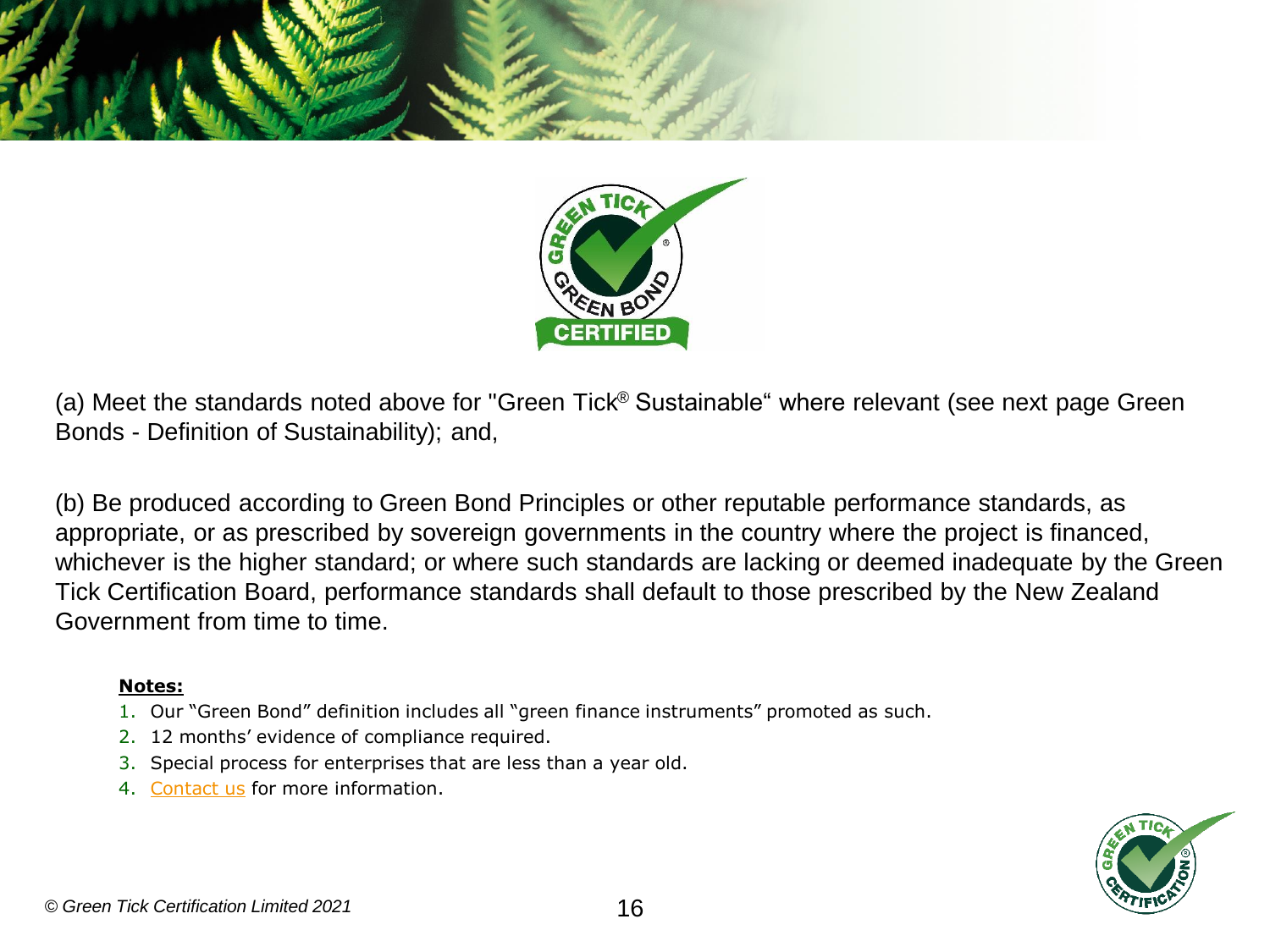

# **Green Bonds - Definition of Sustainability**

- (1) A **Green Tick-certified SUSTAINABLE Green Bond** finances projects that do not cause permanent harm to people or the environment. The Green Bond's performance and effectiveness as a 'green' financial instrument is audited independently with respect to the outcomes of the financed project/s, in accordance with the Green Tick<sup>®</sup> standards for sustainability assessment.
- (2) A **Green Tick-certified SUSTAINABLE Green Bond Project** is a project that provides products and/or services to human society without causing permanent harm to people or the environment. Its' sustainability performance is audited independently as a work-in-progress and/or at the end of the project, in accordance with the Green Tick<sup>®</sup> standards for sustainability assessment.

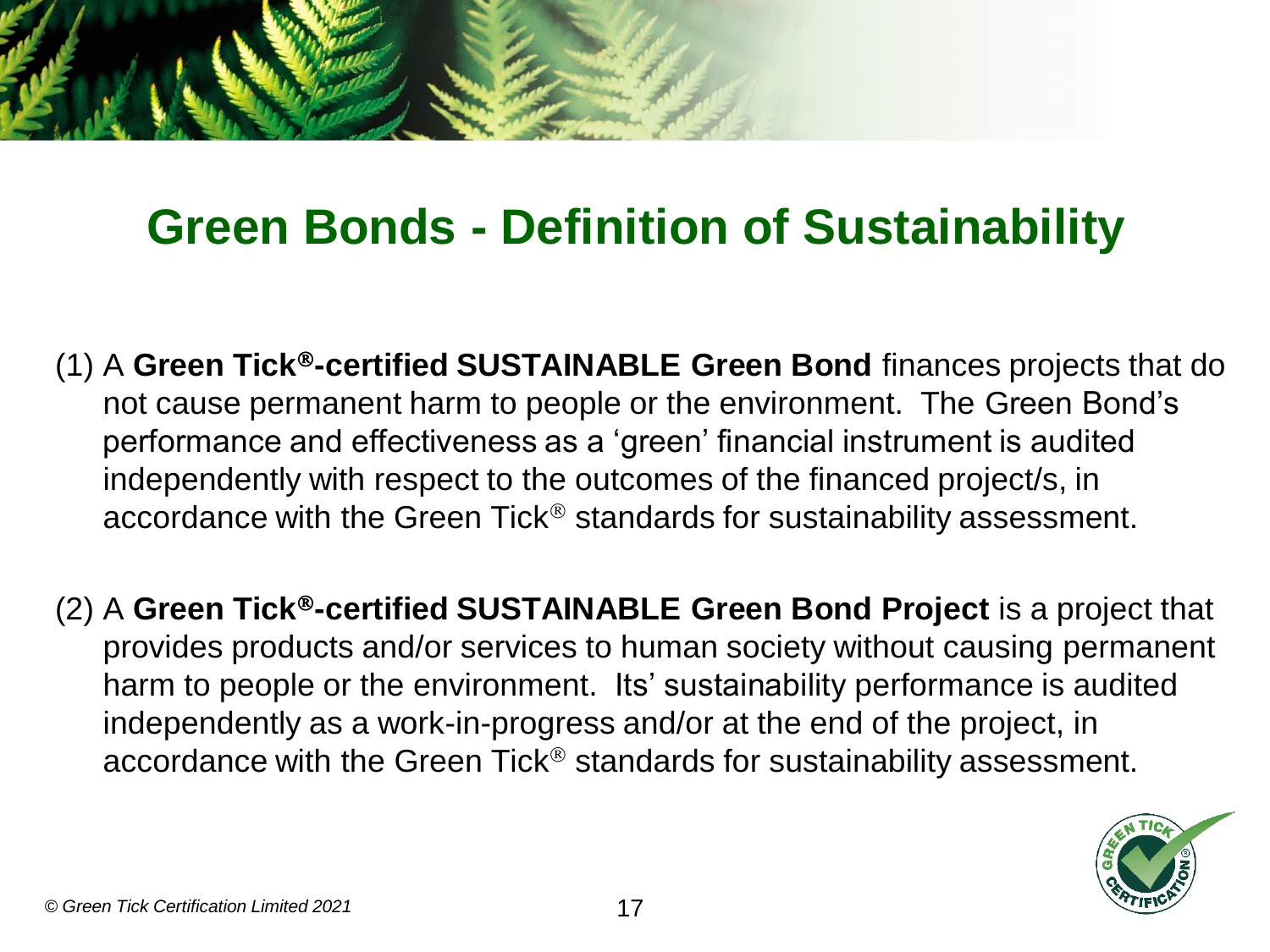

# **More Information**

- Inquiries to us direct at [info@greentick.com](mailto:info@greentick.com)
- Phone inquiries to office +64 4 382 9669 (business hours NZ time)
- **E** More information on our website [www.greentick.com](http://www.greentick.com/)
- [And on Facebook https://www.facebook.com/pages/Green-Tick-](https://www.facebook.com/pages/Green-Tick-Certification-Limited/45639086590)Certification-Limited/45639086590
- Downloads of application forms, brochures, documents, papers, audit reports and presentations on our website*.*

# *We look forward to hearing from you!*